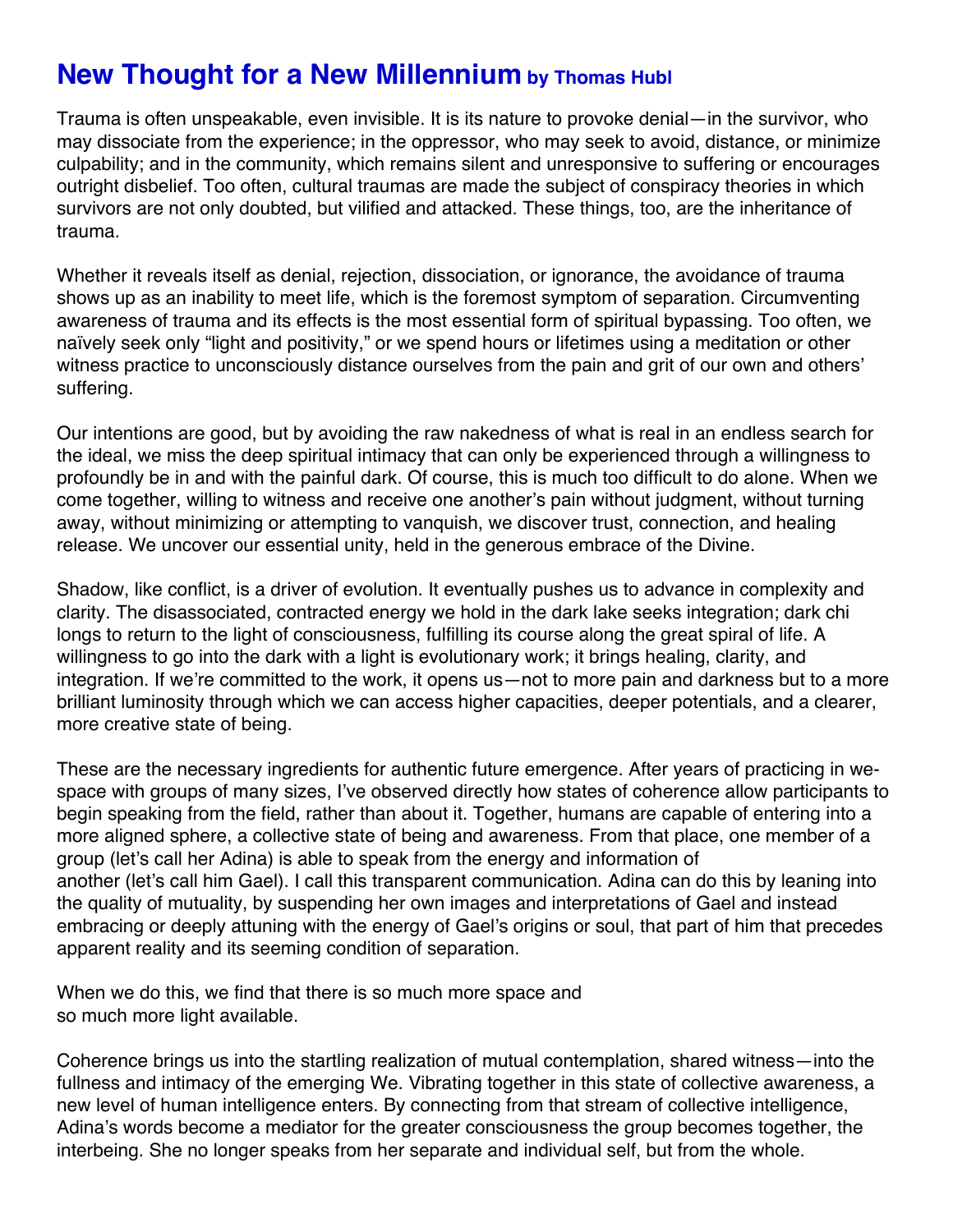When a group engages in this way, its members transcend the personal, subjective mind and its busy, often linear thoughts and are able to process a much higher degree of information more rapidly and holistically. We reach beyond our individual critical thinking or subtle sensing capacities and access our collective intelligence, which leads us toward what has been called "the simplicity on the other side of complexity." I refer to this quality as field thinking, a kind of systems processing that allows us to see not only ourselves and one another but our points of overlap and interconnection as an energetic whole. I believe this level of perception is an evolutionary emergence.

The Collective Intelligence Research Institute has coined the term *holopticism*, which appears to refer to field thinking and is defined as follows:

From the Greek roots holos (whole) and optikè (see), holopticism means the capacity for an individual to see the whole as a living entity in the collective

in which he/she operates. Sports teams and jazz bands operate in a holoptical context because each player perceives the team as a whole and knows what to do.

We should not confuse holopticism with transparency. Transparency means the capacity to see the actions of everyone. Holopticism applies only when a whole emerges as an autonomous, perceivable entity (the band, the team . . .). For instance, the crowd in a bus doesn't operate as collective unified whole (unless something special happens). One hundred players on a sports field won't make a coherent sports team either, although everyone can see everyone. In both examples, we have transparency, not holopticism.

In a holoptical context, the individual knows what to do because he/she gets informed by the whole. Actions don't need to come from a blind chain of command. Individual and collective actions emerge at crossroads of rules and agreements, player's roles, individual personalities and styles, the current configuration on the field. Every individual action modifies the whole, which in return informs the player about what to do next, and so on. An unceasing feedback loop allows for the individual and the collective to communicate with one another.1

When we find ourselves in groups—whether religious, spiritual, organizational, corporate, or any other kind—and feel the energy rising with a profound quality of connection and shared intention, some degree of coherence and field thinking is occurring. We feel excited and energized by our shared aims and more closely connected with one another, despite our differences. Too often, we leave these groups and return to the ordinary reality of our separate lives, and the vitality and intelligence we felt with the group seems to disappear. Learning ways to stay connected to its living flow are important. All of this belongs to a fascinating and vital area of inquiry for future research.

Complexity is simplicity in the right container. In his 1982 book, The Evolving Self, developmental psychologist and Harvard educator Robert Kegan presented his subject-object theory, expanding on it in later works.2 Kegan's theory is essentially this: At each progressive stage of development (what he terms "orders in consciousness"), the subject of the previous stage becomes the object of the next. Kegan's theory is one of ascending complexity. Put simply, subject refers to the "I am" self, which is both attached and nonobjective. The subject incorporates its own feelings, behaviors, personality traits, and/or assumptions about the world into the "I am" without differentiating these qualities from itself. As the subject develops in consciousness, he or she begins to differentiate, making subject into object ("I have"), now detached from self and therefore observable. Thus, at each succeeding stage of development, the subject grows able to reflect and consider—and therefore change—prior forms. As American philosopher Ken Wilber explains, humans develop or evolve in consciousness through a process of transcending but including previous stages.3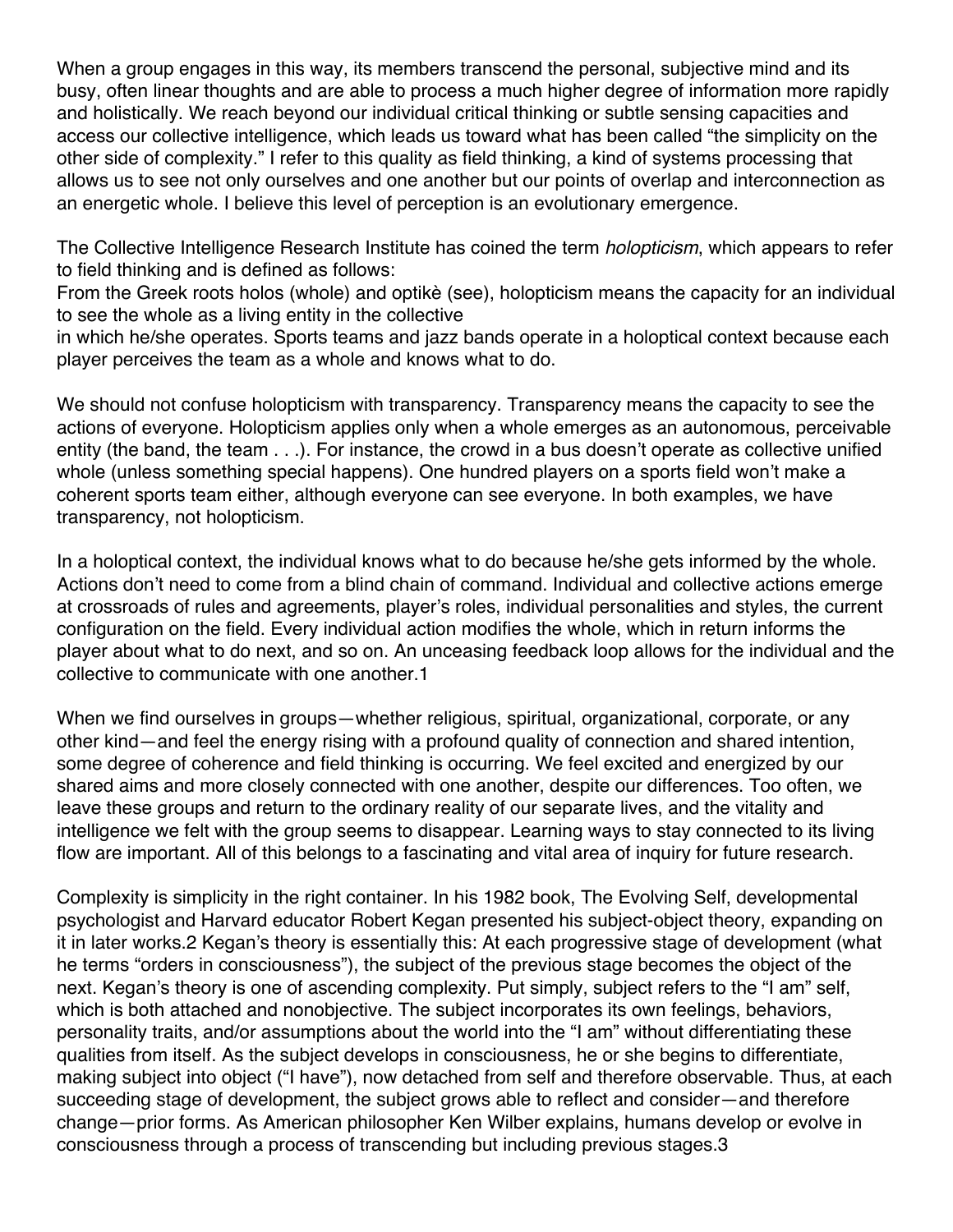The Buddhist principle of nonattachment may be rooted here, teaching that when we're embedded in or overidentified with feelings, behaviors, or beliefs, we suffer. But as we grow in awareness and insight through witness consciousness, our suffering decreases.

Complex issues overwhelm a subject who has yet to differentiate and is therefore still entangled with the symptoms generated by the issues. At each higher stage, he is able to reflect on the symptoms with greater detachment and objectivity, holding them with greater presence, inner space, and connection. What was overwhelming in complexity in the prior stage becomes clear and apprehensible in the next. A liter of water (object) cannot be contained by a drinking glass (subject); the glass must "grow." Because issues like climate change and collective trauma are so large and complex, we need greater subject-object complexity (a more spacious cup) to apprehend and solve them.

We can actively advance our personal development in consciousness by presencing and attending to it. To achieve higher orders of collective consciousness requires the same; we must work individually and together to grow our cup. When we do, we find that greater change is possible and comes faster.

## *Trauma reduces the flow of energy in a system, creating a consciousness of scarcity. Integrating collective trauma brings more energy into the system, thereby permitting greater abundance.* The source flow of our cosmos is endlessly streaming and infinitely abundant—and we are a living manifestation of that stream. Growing the cup of interior consciousness is the task; we need to develop ourselves so we are able to host and hold the complexity we meet in our exterior world. As Pierre Teilhard de Chardin, French idealist, philosopher, scientist, and Jesuit priest, wrote in 1955, we see not only thought as participating in evolution as an anomaly or as an epiphenomenon, but evolution as so reducible to and identifiable with a progress toward thought that the movement of our souls expresses and measures the very stages of progress of evolution itself. Man discovers that

As energy flows into form along the individuation loop in the process of early development, vibratory light becomes solid, manifesting in 3D. Both weaving and following the map of a sacred selfreplicating code, inspiration and energy become material structure. Light becomes brain and nervous system; skeleton, heart, and lungs; large vessels and tiny capillaries; muscles and fascia; lymph and nodes; hormones and glands; organs and tissues; skin and teeth; hair; even the intricacies of irises and fingerprints, unique to each in all the universe.

he is nothing else than evolution become conscious of itself.4

Yet, as ancient and perfected as this architectural process may be, a single traumatic experience has the power to create a fracture—a point of dislocation between the energetic field and its 3D expression in the material structure. Wherever it occurs, it creates constriction and disembodiment. In essence, trauma can be said to reduce, separate, fragment, or "flatten" an aspect of the body-mind complex into a 2D representation, which is thereby dissociated and disembodied. (Being cognitively aware that we carry these is not the same as being able to fully witness and feel them.)

In traumatic conflicts, such as war, people reduce, flatten, and separate from their perceived enemies. Fear, adrenaline, and the simple mechanics of shock create the experiences of dread, fury, or numbness, which allow them to fight, flee, hide, and otherwise survive, but these are not the embodied feelings of aware interconnection. Humans must make their perceived enemies into 2D cutouts in order to perpetuate war against them; this is perhaps an evolutionary strategy. When we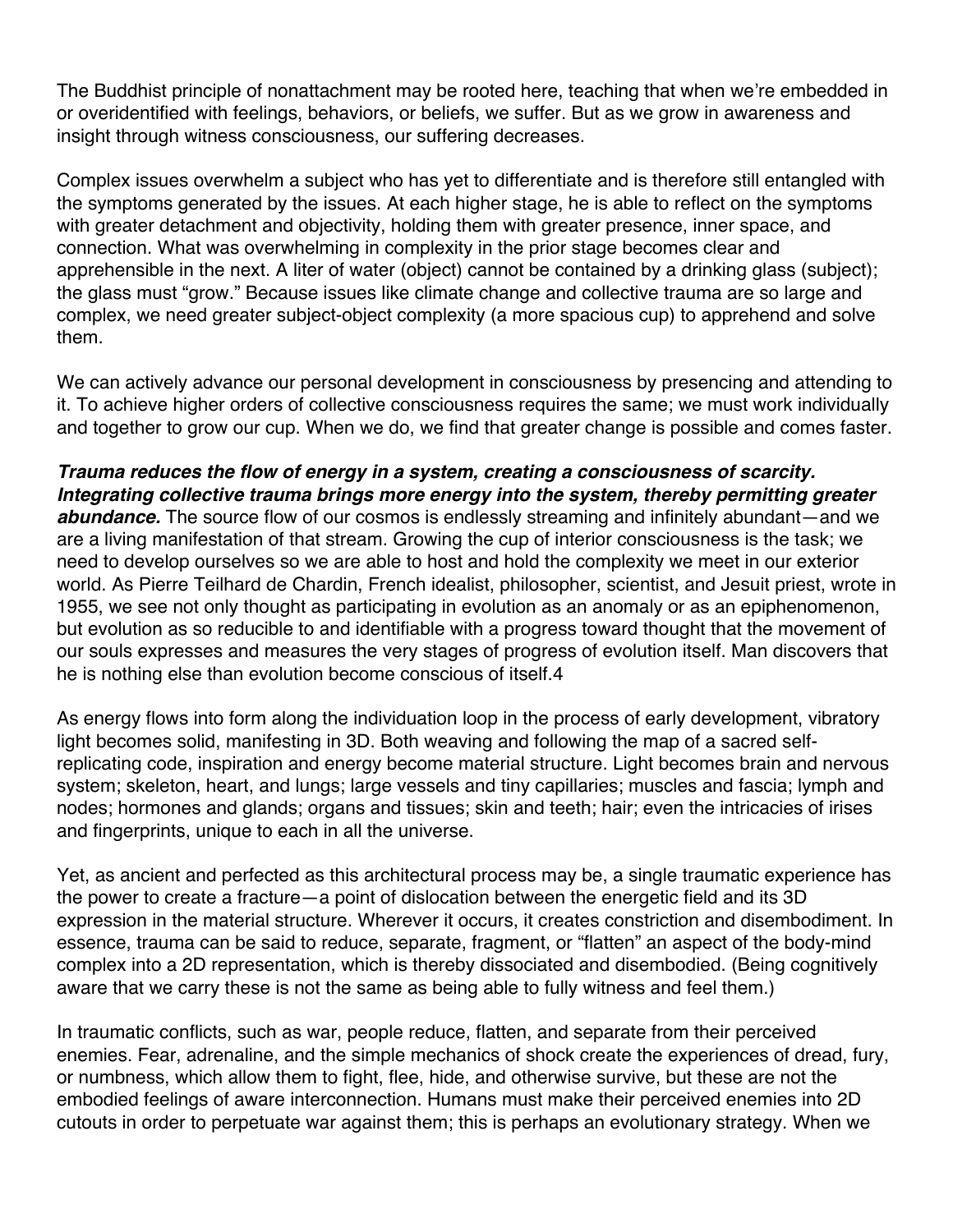perceive others fully in 3D, we feel them just as we feel ourselves—and who can reasonably explode himself?

To turn away at the shore a small and unstable boat, crowded with frightened refugees, many of which are children, requires mass dissociation. To separate immigrant children from their asylumseeking families and lock them in overcrowded cages requires mass disembodiment. To walk into a school or a nightclub carrying a semiautomatic weapon requires making every person inside into a 2D image, a flattened fiction.

Everywhere people go, they carry mental suitcases full of their own 2D fragments, their own ghosts. They understand on some level that they have them, and perhaps even why. But these dissociated aspects are unavailable to the body, and as such, remain unfelt and unrestored (i.e., unintegrated). Trauma reduces higher capacity, shutting off our energetic connection to the full multidimensional self. As we consciously develop, heal, and integrate, we slowly restore embodiment to the 3D self, accessing deeper resilience and higher capacities.

Trauma work can be a kind of spiritual search-and-rescue mission. It does not require that we endlessly revisit every tortured experience, crying, shouting, or talking it through. But we must locate our disembodied ghosts, buried somewhere in that frozen grave of the dissociated self. Our work is to liberate our 2D shards with the reclaiming energies of integration and love. To revive and restore them back into the body, through the central channel, reintegrating all of our parts into the whole of our essence.

Just as every individual is designed to develop and evolve, so is the collective—every race and culture and nation. When collective traumas slow or prevent our mutual growth, the collective body casts off its own ghosts. Parts of the collective body flatten other parts, reducing and separating refusing to feel. But all aspects are necessary to the health of the whole. To begin resurrecting and restoring our collective shadows, we must move beyond 3D, incorporating space and time and flow. Mutual presence and group witness are the foundations of collective trauma work.

Whether individual or collective, our shadows cannot simply be buried and forgotten; they will haunt us until we return them to life. And if we never do, they will haunt our children and our children's children, passing each to the next in an endless repetition of karma and time. In the end, the shadows on the cave wall were not a trick or an illu- sion. They were the frightened 2D forms of our own disowned ghosts,

and those of our ancestors and our children's children. The task of the collective hero—which you are, and I am—is to reenter the cave together with a light. To stand in the shimmering power of shared presence and mutual witness. To reclaim our birthright as whole beings belonging to a whole planet within a whole and sacred cosmos.

Our ancestors are not gone; they live on with us and in us. This truth comes as a clarion call from future generations, who require that their ancestors be healed so that they may live in a better world—or that they may live at all. *As we heal and integrate the traumas of our time, we assist in the integration and healing of theirs.*

Like the Oracle in The Matrix said, "You have the sight now, Neo. You are looking at the world without time."5 In the new dimension we enter together, time disappears, generations cohere, and nations become one. On that future field, may we discover two mystical truths: *We are the ones we've been waiting for. And we have been in each other all along.*